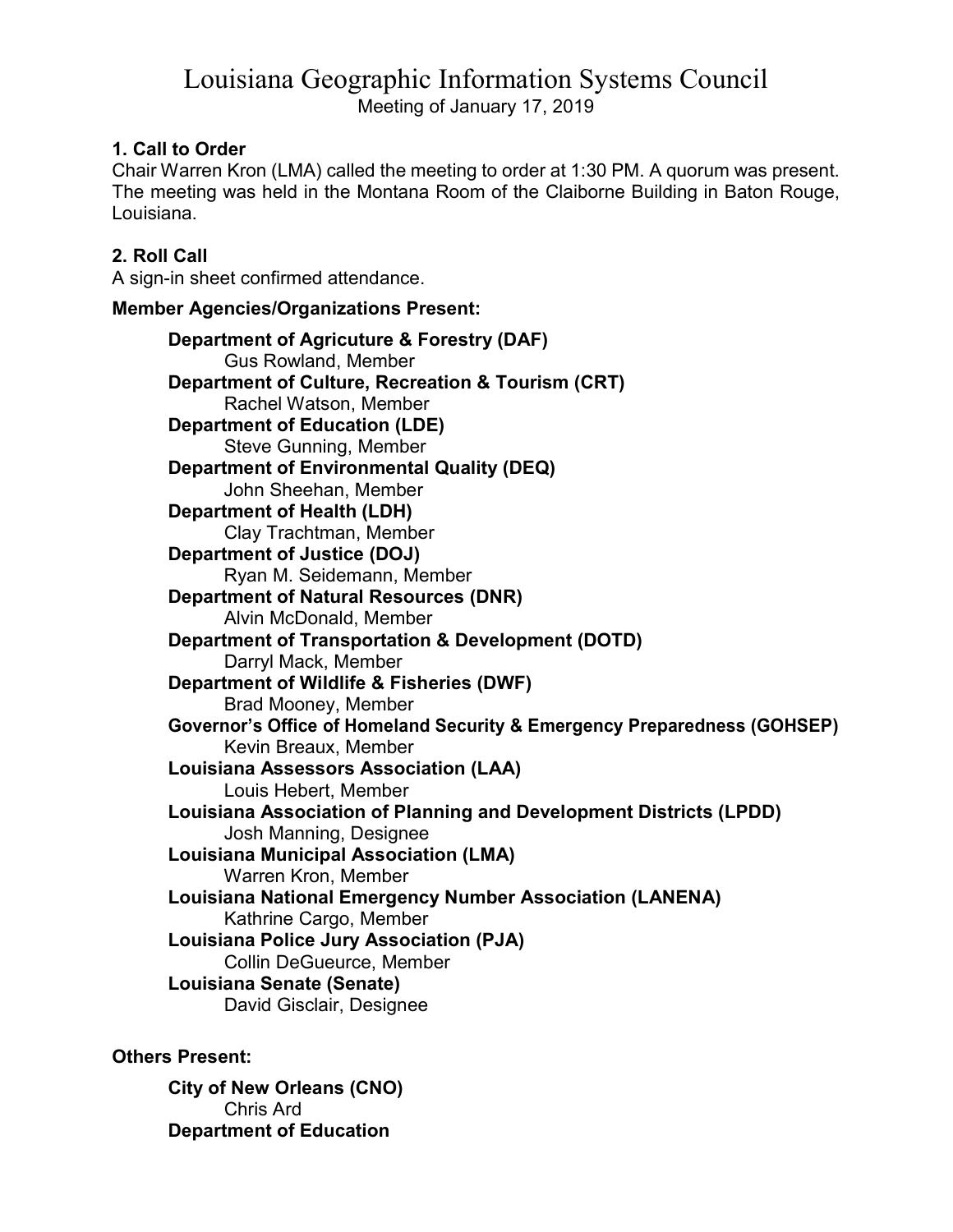Reynaldo Valldajuli Department of Health Allen McDonald Department of Natural Resources Michael Hankel Global Geospatial Institute Fran Harvey GOHSEP and DEQ Andy Venuto Iberia Parish Amy Brassieur Planning Acadiana Phillip Breaux Secretary of State Heather Meyers Erin St. Pierre Lani Durio South Central Arc User Group John McEwen

### 3. Approval of Minutes

The December 20, 2018, meeting minutes were approved without edits. The motion was made by David Gisclair (Senate) and seconded by Collin DeGueurce (PJA) with unanimous approval. The Digital Data Committee minutes for December 20, 2018, were approved without edits. The motion was made by Kathrine Cargo (LANENA) and seconded by David Gisclair (Senate) with unanimous approval.

### 4. Chair's Report:

Chair Warren Kron (LMA) announced that he had to re-update the data sent to Boards & Commissions with the Governor's Office since the last meeting, but that all of that data is up to date. Mr. Kron (LMA) and Steve Gunning (DOE) announced the appointment of a new designee for the Department of Education, Reynaldo Valldajuli. Mr. Kron (LMA) also reported on his continuing efforts to work on the LGISC Web site by informing the Council that the WordPress version is now up to date and that the committee reports have been separated out by committee to make the site more user friendly. The Chairman noted that Craig Johnson (St. Tammany Parish) is stepping down from the Digital Data Committee ("DDC") and that a replacement is needed. There was a brief general discussion that this positon is typically held for representatives of local governments and Mr. Kron (LMA) noted that Christopher Ard from the City of New Orleans had been proposed as a replacement for Dr. Johnson. David Gisclair (Senate) moved for the appointment of Mr. Ard (CNO) to the DDC to serve as a replacement for Dr. Johnson and Collin DeGueurce (PJA) seconded the motion. The motion passed unanimously. Finally, Chair Kron (LMA) made a few parting comments from his time as chair of the LGISC.

### 5. Election of Officers:

Kathrine Cargo (LANENA) moved to open the nominations for the new chair of the LGISC and this motion was seconded by Ryan Seidemann (DOJ). The motion passed unanimously. The only nomination for chair of the LGISC was one for Collin DeGueurce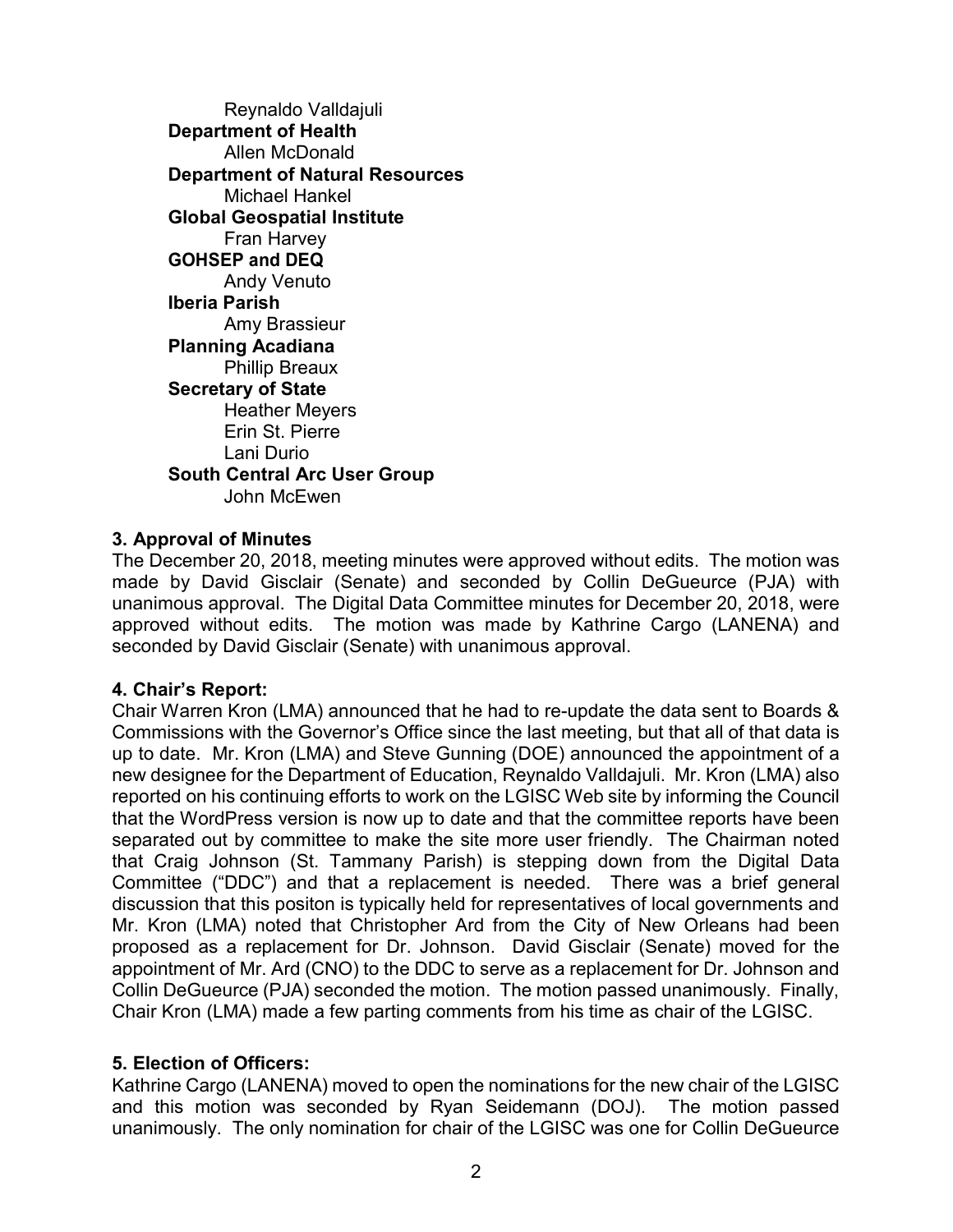(PJA) and there were no other nominations from the floor. Kevin Breaux (GOHSEP) moved to close the nominations for chair and this motion was seconded by David Gisclair (Senate). The motion passed unanimously. As there was only one nomination for LGISC chair, Mr. DeGueurce (PJA) was elected by default as the incoming chair of the Council. David Gisclair (Senate) then moved to open the nominations for vice chair of the LGISC, this motion was seconded by John Sheehan (DEQ), and was unanimously passed. The only nomination for vice chair of the LGISC was one for Kathrine Cargo (LANENA) and there were no other nominations from the floor. John Sheehan (DEQ) moved to close the nominations, David Gisclair (Senate) seconded the motion, and the vote was unanimously in favor. As there was only one nomination for LGISC vice chair, Ms. Cargo (LANENA) was elected by default as the incoming chair of the Council. General congratulations to the new officers were expressed by the attendees.

#### 6. Presentation:

"Membership Request by the Secretary of State" presented by Fran Harvey, GISP, Managing Director, Global Geospatial Institute, and Erin St. Pierre, Election Program Manager, Secretary of State.

David Gisclair (Senate) moved to open a discussion of the Louisiana Secretary of State's request for LGISC membership. John Sheehan (DEQ) seconded the motion and there was a unanimous vote in favor of opening the discussion. Collin DeGueurce (PJA) noted that Terrebonne Parish has worked with the Secretary of State and that it would be a benefit to the Council to have a liaison from that agency with membership. Mr. Gisclair (Senate) agreed with Mr. DeGueurce's (PJA) comments and noted that the presence of a member from the Secretary of State's office would also assist in dealing with the street addressing issues facing the Council's Digital Data Committee. Mr. Gisclair (Senate) did, however, express concerns that a private individual was selected by the Secretary of State to represent a governmental entity. Mr. Gisclair's (Senate) concerns were largely of an ethical nature. Mr. Sheehan (DEQ) expressed concerns that the addition of a new member could compromise participation by making it more difficult for the Council to meet the quorum requirements. Mr. DeGueurce (PJA) asked whether conditions could be placed on incoming non-statutory members requiring their attendance or the appointment and attendance of a designee. Ryan Seidemann (DOJ) responded to the general series of concerns with a response that indicated that the appointing authority (here the Secretary of State) has complete discretion to appoint its representative on the Council. Whether that member may face ethical conflicts of interest problems through their service on the Council is for the member to determine and any responsibilities identified in that regard (i.e., disclosure or recusal) are for the member to undertake. Mr. Seidemann (DOJ) reported that no such obligations lie with the Council or its members. Mr. Seidemann (DOJ) also advised that, as to designee appointments, such actions are within the sole discretion of the appointed member pursuant to the Council bylaws. There followed a general discussion among Messrs. Sheehan (DEQ), DeGueurce (PJA), and Seidemann (DOJ) relating to the ethical obligations of Council members. Following this discussion, Kathrine Cargo (LANENA) moved to accept the Secretary of State's request for membership on the Council and Brad Mooney (DWF) seconded the motion. With more than two-thirds of the sitting members present for this meeting, pursuant to the bylaws, the necessary numbers of individuals to undertake such a vote was present and the motion passed unanimously with a general admonition to the Secretary of State's